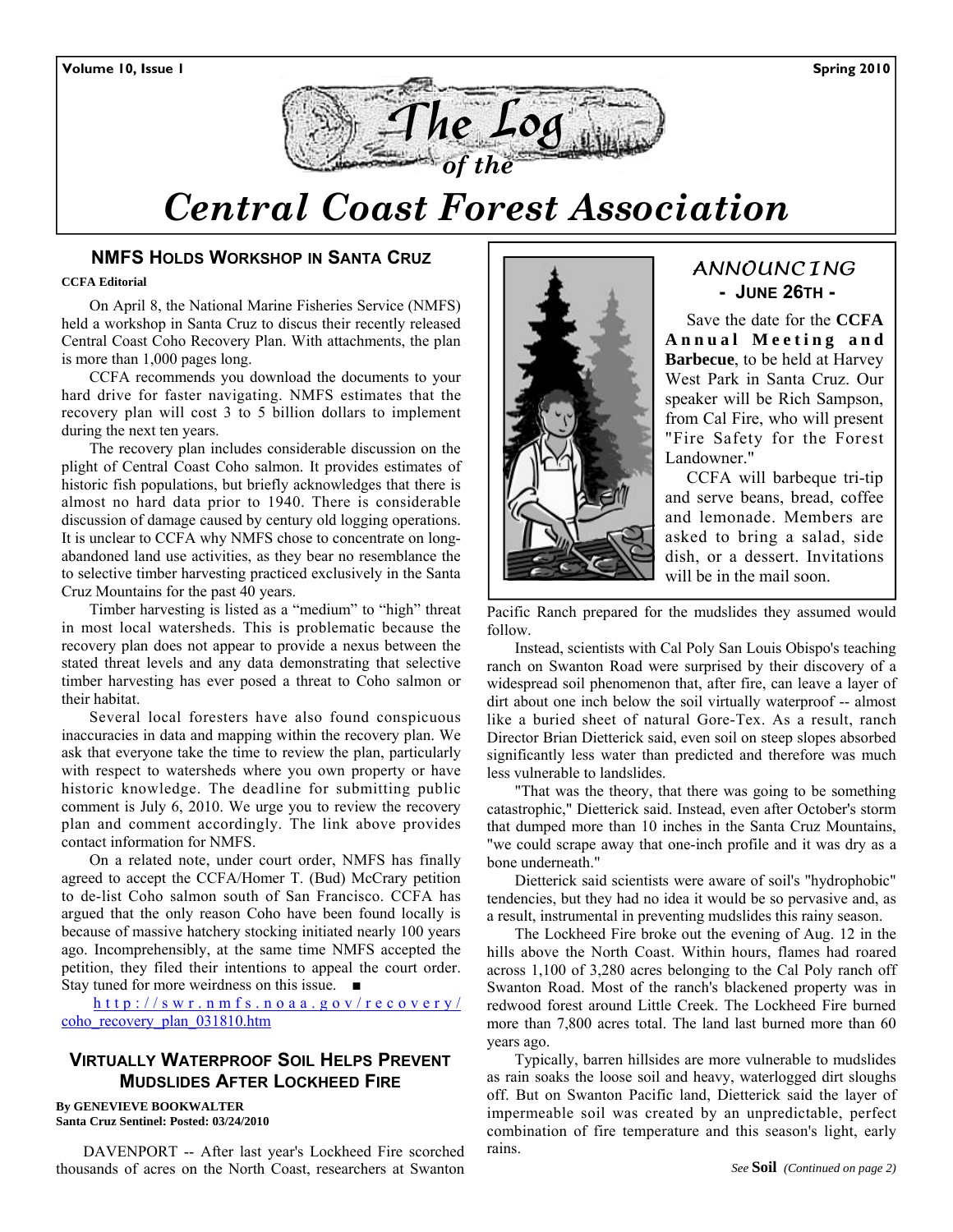#### **Soil** *(Continued from page 1)*

Research that began in the early 1980s shows that these waterproof layers begin as gases created by burning plants and debris permeated the soil, Dietterick said. When the gases cool, they produce an invisible waxy substance that coated nearby dirt particles. Then, if the first rains are light, ash from the fire dissolves into the soil and plug soil pores that normally would soak up water, he said.

As a result, when October's major storm struck and rain fell at a rate of two inches per hour, water dissipated into the top layer of soil and flowed to nearby creeks, Dietterick said. It did not sink in and saturate the hillside as expected.

Surprised researchers hauled a "rainmaker," a machine that resembles a portable shower, to a hillside with an 80 percent slope. There they replicated a rainfall of 2 inches per hour over a small area, and the same thing happened, Dietterick said.

The "hydrophobic" layer was so water-repellent, Dietterick said, that raindrops were "almost like mercury on the soil surface. You can push the water droplet around." The phenomenon occurred all over land burned by the Lockheed Fire, he said.

Now, Cal Poly researchers are joining fire scientists on other burn sites in studying the limits of that perfect combination. For example, when rain fell at a rate of 4 inches per hour for 10 minutes in January, mud began running down scorched hillsides in former stands of chaparral and manzanita, Dietterick said. In addition, fires that burn too hot leave less gas to permeate the soil surface, and the water-repellent soil layer does not form as well, he said.

Graduate student Drew Loganbill is earning his master's degree while performing that research. The discovery of the underground soil layer "has given us a better idea of what the soils do in a rainfall," he said.

Graduate student Lynette Niebrugge, also earning her master's degree, is looking at local Santa Cruz mudstone and Santa Margarita sandstone to see what their impact on the occurrence might be. "A lot of it is going to have to do with the geology," Niebrugge said.

Meanwhile, Dietterick continues to marvel at this winter's lack of major mudslides on ranch property. "That was a surprise," Dietterick said. The water-repellent soil "certainly does have the effect of stopping catastrophic events from occurring, at least that first year after the fire." ■

# **THE TIMBER RECOVERY IS HAPPENING New lumber forecast predicts slow, steady recovery**

#### **By Western Wood Products Association Natural Resource Report, March 24, 2010**

PORTLAND, Ore. – Lumber mills are starting to emerge from the worst downturn in the history of the industry and recovery will be slow yet steady, according to a new forecast released by Western Wood Products Association. The lumber trade association's forecast calls for modest gains in housing, lumber consumption and U.S. production this year after setting modern lows during 2009. While markets are expected to improve in the coming years, lumber demand and housing construction will remain far lower that what the industry saw in the mid-2000s.

Demand for lumber in the U.S. is expected to increase 6.1 percent in 2010 to 32.9 billion board feet, ending consecutive 20percent-plus declines recorded the previous two years. WWPA anticipates lumber demand to rise to 36.1 billion board feet in 2011, up 9.7 percent.

More housing construction will help boost lumber demand. Housing starts plummeted to 554,000 units in 2009, the lowest annual total since 1945. For 2010, total housing starts are forecast to increase 11.9 percent to 618,000 and then climb again in 2011 to 719,000 units.

WWPA Economic Services Director David Jackson said there are too many obstacles for a more robust recovery in housing. "Our country hasn't really resolved the key problems that led to this downturn," said Jackson.

Western mills may finally see some relief in the markets, with production in the region expected to rise 7.1 percent to 11 billion board feet this year. Output from Western sawmills should rise again in 2011 to 11.8 billion board feet.

The latest downturn further reduced the number of lumber mills operating in the West. The region has fewer than 170 sawmills producing lumber today, compared to 287 mills operating a decade earlier. During the peak year in 1987, when production totaled 23.9 billion board feet, there were 702 mills in the West.

Lumber production in the Southern U.S. is forecast to increase at a slower rate in 2010, but still remain above Western volumes. Mills in the South should produce 11.7 billion board feet of lumber this year, about the same volume as 2009. Next year, production volumes in the South should rise to 12.5 billion board feet.

The volume of lumber imported to the U.S. dropped precipitously in 2008 and 2009, falling by nearly half. Lumber imports, mostly from Canada, are forecast to increase 10.7 percent to 9.8 billion board feet.

Assuming the U.S. dollar will weaken, giving foreign lumber producers some exchange rate advantages, import totals could grow to 12.6 billion board feet by 2011. Despite such an increase, the volume of foreign lumber entering the U.S. will be far below the record 24.7 billion board feet imported in 2005.

Western Wood Products Association represents lumber manufacturers in the 12 Western states. Based in Portland, WWPA compiles lumber industry statistics and delivers quality standards, technical and product support services to the industry.

# **CARBON TRANSACTION SIGNALS NEW REVENUE SOURCE FOR FOREST LANDOWNERS**

**Sustainable Business Oregon, Friday, March 19, 2010** 

Ecotrust Forest Management struck a deal this week to sell forest carbon credits generated by forest land on the Olympic Peninsula to a private equity fund.

The transaction provides a model for the kind of deal that may become more common for forest land owners if federal regulations create a market for carbon.

Ecotrust Forest Management, the for-profit subsidiary of Portland-based Ecotrust, made the deal with Equator LLC of New York and New Forests Inc. of Sydney, international investment and asset management firms that jointly manage the Eco Products Fund, a private equity fund. Structured under the Climate Action Reserve's new Forest Project Protocol, the deal guarantees that the carbon credits — expected to be in the hundreds of thousands over the next 100 years — generated by Ecotrust's 3,276-acre Sooes property on the Olympic Peninsula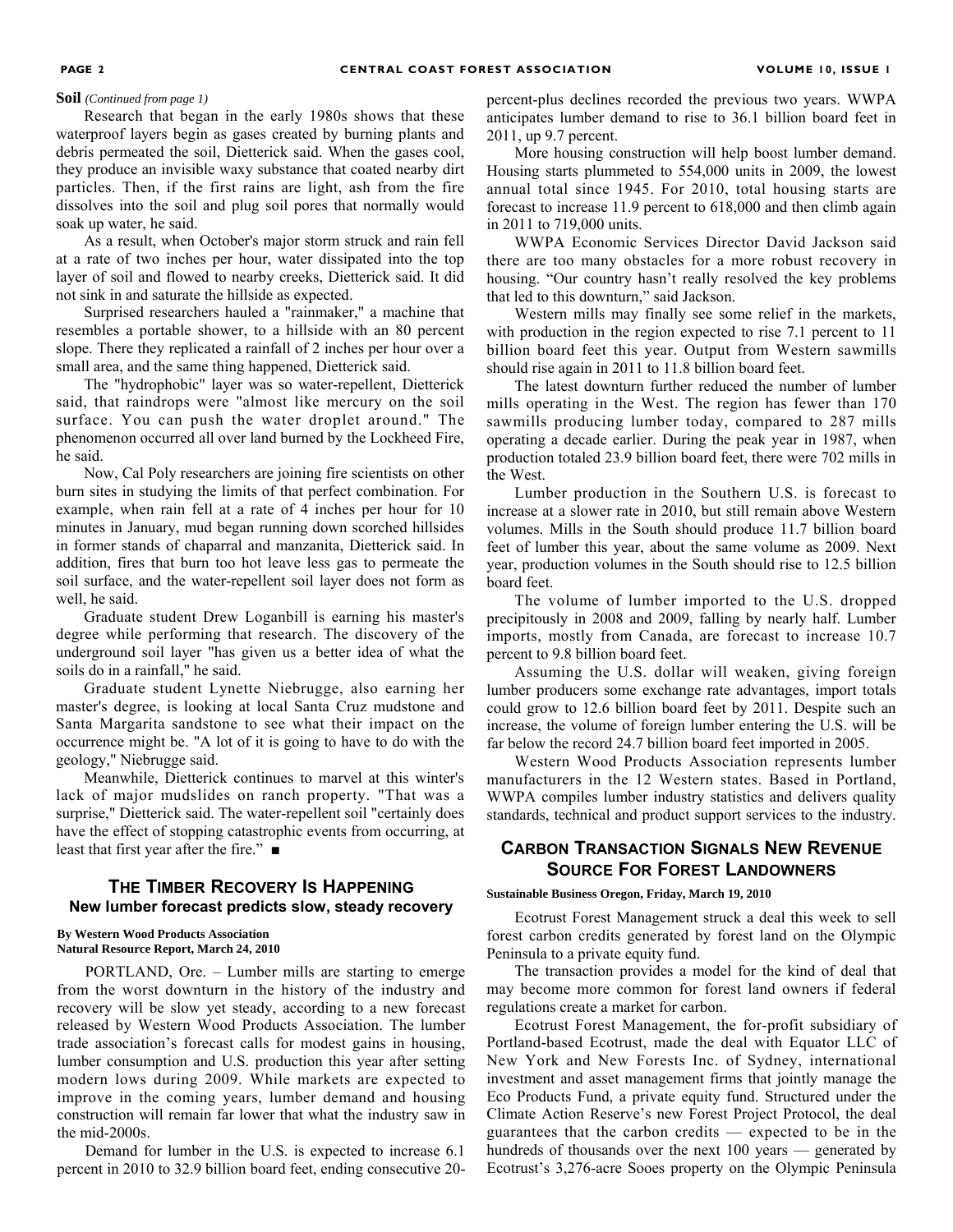will be purchased by Eco Products.

"We grow amazing trees in the Pacific Northwest and they're tremendously carbon-rich," said Bettina von Hagen, CEO of Ecotrust Forest Management. "We're in a time when the forest products industry is at an all-time low. These carbon offsets offer another alternative."

Research firm Ecosystems Marketplace reports that the average price per metric ton of carbon dioxide equivalent — the standard form of measurement for offsets — in the voluntary forest carbon market was about \$10 in 2009.

Von Hagen said that the terms of the transaction prevent her from revealing the price per ton paid by Eco Products, but did say the deal was in the six-figure realm.

"Monetizing a sale in the six figures is of great importance to companies and to land owners," von Hagen said.

Unless national cap-and-trade legislation is passed, the carbon market in the U.S. is still a voluntary one. But in Europe, where cap-and-trade is the law, the volume of carbon transactions have grown by three or four times in recent years.

"The U.S. is seen as a marketplace that, if cap and trade were to come to pass, it could be a trillion-dollar marketplace," von Hagen said. The Eco Products deal is the first of its kind in the Pacific Northwest. ■

# **PINE BEETLE TO HAVE CONTINENT-WIDE IMPACT ON LUMBER SUPPLY: REPORT**

#### **By Gordon Hamilton**

**Vancouver Sun, March 18, 2010** 

VANCOUVER — A new report on the mountain pine beetle epidemic describes it as one of North America's largest natural environmental disasters that will put an estimated 16 major sawmills out of business in British Columbia and lead to longterm lumber shortages in the United States.

Canadian lumber production is not expected to recover for the remainder of the century, one of the report authors said Thursday.

"We sort of think lumber production has peaked forever, at least relative to our lifetimes and our children's lifetimes." said Russell Taylor, president of the International Wood Markets Group. The Vancouver-based consulting company is one of three consultants who prepared the report for lumber industry clients.

Interior sawmills are expected to start running out of good timber within three to five years according to the report.

Coupled with reductions in the Ontario and Quebec timber supplies, the pine beetle epidemic is expected to reduce Canada's share of the U.S. lumber market by 50 per cent. Lumber prices are expected to soar.

However, lumber volumes in B.C. will never recover to the 2005 levels, when a booming U.S. housing industry fuelled expansion in this province, Taylor said. The report forecasts a long-term sawlog supply from the B.C. interior that's roughly equivalent to the volume harvested in 2009, a year full of market-driven sawmill closures that's widely considered to be the worst year in memory for the forest industry. Lumber production will pick up this year and continue to rise until 2013. But by 2015, it will have peaked, and begin falling again as sawlogquality pine becomes scarce.

Taylor said the U.S. will face a lumber shortage that will send prices higher, benefiting those mills that survive as well as leading to previously marginal timber supplies, such as B.C.'s

northwest, becoming economic to log.

The pine beetle is expected to kill a billion cubic metres of B.C. timber. An intense salvage program has been underway for 10 years but the approaching end of sawlog-quality wood means the industry will be hit by supply curtailments at a time when the demand for lumber is climbing.

"After some expected gains in the lumber markets between 2010 and 2013, the B.C. interior lumber industry will need to begin reducing production," Taylor said. "This impact on the U.S. market will soon be profound."

Jim Girvan, one of the study authors, said in a statement that sawlog shortages caused by the mountain pine beetle could trigger the permanent closure of about 16 large primary mills in the B.C. interior by 2018.

While the salvage program has been underway, the economic impact has been forestalled until now but eroding log quality, poorer conversion economics, and shorter shelf life of the dead timber will all result in a much smaller B.C. industry. Sawmill and plywood plant closures will have "significant and direct consequences expected for rural B.C. communities," states the report.

Mary Sjostrom, the mayor of Quesnel in central B.C., said interior communities have been preparing for reduced timber supplies for several years.

"We are in the heart of pine beetle country," she said in an interview. "I think the shelf life of pine beetle wood is going to be significantly less than we expected."

The region has formed a pine beetle action coalition of local governments and stakeholders to develop alternative economic strategies. "When you are challenged like this, you look for opportunities," Sjostrom said, noting that investments in bioenergy and agriculture are already coming into the region.

Further, Quesnel has reduced its own budget and established a capital fund that will enable it to pay for needed infrastructure improvements as the community's industrial tax base shrinks.

At Prince George, just north of Quesnel, similar strategies are being developed to deal with the economic aftermath of the beetle, specifically in bioenergy to capitalize on the increased volume of deadwood in the bush. Most of the wood pellets produced in Canada already come from Prince George, said Katherine Scouten, vice-president of economic development at Initiatives Prince George.

At Canfor Corp., which has mills directly impacted by the beetle infestation, spokesman Dave Lefebvre said the company has been focusing on harvesting pine over other species, to ensure it has a supply of green timber in the future.

John Allan, president of the B.C. Council of Forest Industries, said the report's findings are valid but are based on sawmill economics and fibre supply. A number of factors can extend or shorten the shelf life of beetle-killed timber. The price of lumber could change the shelf life, he said, by making it economic to harvest lower-quality wood.

Allan said the forest industry and provincial government are responding to the crisis by trying to "close the gap" between the projected decline in timber supplies and the industry's current capacity. Increased demand for bioenergy from the province's beetle wood is an example, he said.

"Between the government and the industry I think we can undertake quite a bit to extend the future of the forest industry until we can get some new growth."  $\blacksquare$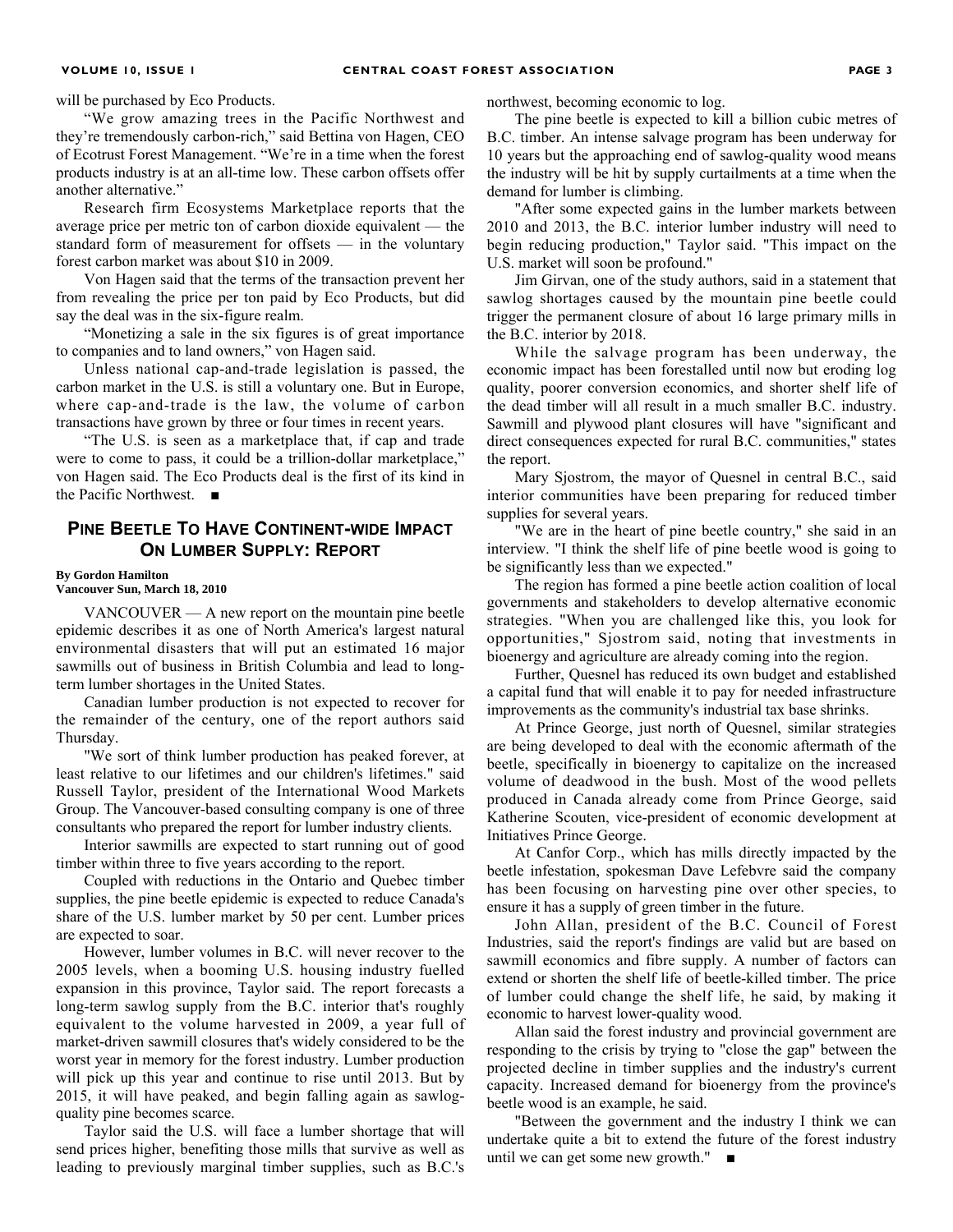### **FINALLY, COMMON SENSE**

#### **By Union-Tribune Editorial Board, Friday, March 26**

In 2006, when California enacted AB 32 – its landmark antiglobal warming law – few disputed that there was an economic downside to forcing residents and businesses to use cleaner-butcostlier energy by 2020. This risk was deemed acceptable because the Golden State was going to inspire the world to reduce the threat posed by climate change. But the risk was acknowledged by Gov. Arnold Schwarzenegger, who insisted on a provision that allowed a governor to suspend AB 32 in times of economic distress.

Since then, however, Schwarzenegger has abandoned his old caution. Instead, he has echoed the green zealots at the state air board in depicting AB 32 as a job-creation measure.

Thankfully, the old Arnold may be back. This week, the air board launched its latest attempt to promote its AB-32-isawesome narrative, releasing a study by the AB 32 Economic and Allocation Advisory Committee. It didn't claim the law would be an economic bonanza. But it also dismissed the argument that California would be at a huge economic disadvantage if its energy costs were much higher than those in rival states and nations. The study concluded that AB 32's "capand-trade" system – in which companies would buy and sell the rights to emit pollutants – would be a wash in its economic impact, hurting some industries and helping others.

The governor responded by sending a letter to air board Chairwoman Mary Nichols that politely but clearly took sharp exception to the study's support for aggressive implementation of AB 32.

"I strongly support a more carefully phased approach to development of an auction [of emission allowances] system, beginning with a very small percentage of allowances," Schwarzenegger wrote. He stressed that the state's approach should mesh "as seamlessly as possible into a comprehensive national strategy" for reducing greenhouse gases. "Given the importance of interstate and international trade to California's economy, we must design our program to ensure that California companies are appropriately positioned to compete under any future federal or international program."

The governor's staff questions any suggestion that this is a change in direction. But it is impossible to reconcile the letter to Nichols with a statement his press secretary released in December ridiculing the idea that AB 32 might hurt the economy. It is impossible to reconcile the letter with Schwarzenegger's executive order in September to sharply increase the percentage of cleaner energy the state must use by 2020.

Perhaps the governor is trying to slow the growing momentum behind a proposed ballot measure meant to kill AB 32 until state unemployment is far less than its present 12.7 percent. But whatever the motive, it's good news. No other state or nation has yet been inspired to copy AB 32, which means the law would subject California's economy to unique risks. It makes infinitely more sense to have a national and international approach to dealing with climate change.

Schwarzenegger used to understand this. Now, it appears, he does so again. ■

# **CCFA WRITES LETTER OF COMMENTS TO NMFS ON COHO RESTORATION Urges Members to Write Letters**

#### **By Cate Moore**

There are still a few days left to weigh in on the National Marine Fisheries Service's Coho restoration plan. All comments must be received by close of business, July 6, 2010.

The source material for review can be accessed through this web-page: http://swr.nmfs.noaa.gov/recovery/meetings.htm

If you have some comments, you may email them to CohoRecovery.swr@noaa.gov or send physical mail to:

Charlotte Ambrose National Marine Fisheries Service 777Sonoma Ave., Room 325 Santa Rosa, CA 95404

Possible talking points include:

- ∗ The target population NMFS wants to restore is based on a 1940 population count that is highly artificial due to the heavy seeding of the local streams by fish hatcheries.
- ∗ The tendency of local streams to become blocked by sand bars at the crucial times for salmon runs.
- ∗ The advisability of using vegetation management to increase ground water levels to source the local streams in the dry season.
- ∗ Referencing any of the points made in the Fisheries magazine article "Assessment of the Southern Range Limit of North American Coho Salmon: Difficulties in Establishing Natural Range Boundaries" that challenges the assertion that Coho are native south of San Francisco. NMFS is squirming any way possible to avoid addressing this study.
- ∗ Point out that any time a stream habitat is improved on private land, the no-touch strip beside the stream grows wider and the landowner loses inventory. This is a powerful disincentive to landowners.
- ∗ Urge NMFS to support the implementation of Safe Harbor so the landowners will not be penalized for improving habitat.

The following letter has already been sent to NMFS:

#### 25 April 2010

- To: National Marine Fisheries Service Protected Resources Division 777 Sonoma Ave., Room 325 Santa Rosa, CA 95407
- From: Catherine Moore 1700 Eagle Tree Lane Felton, CA 95018
- Re: Recovery Plan for the Evolutionary Significant Unit of Central California Coast Coho Salmon

Ladies and Gentlemen,

I am a private landowner in the Santa Cruz Mountains who owns timberland and I appreciate the opportunity to weigh in on what we landowners can do to help with salmon restoration and the problems we face when we attempt to do so.

We are committed land stewards, and we have the tools to do a great deal of work on restoration projects. We already have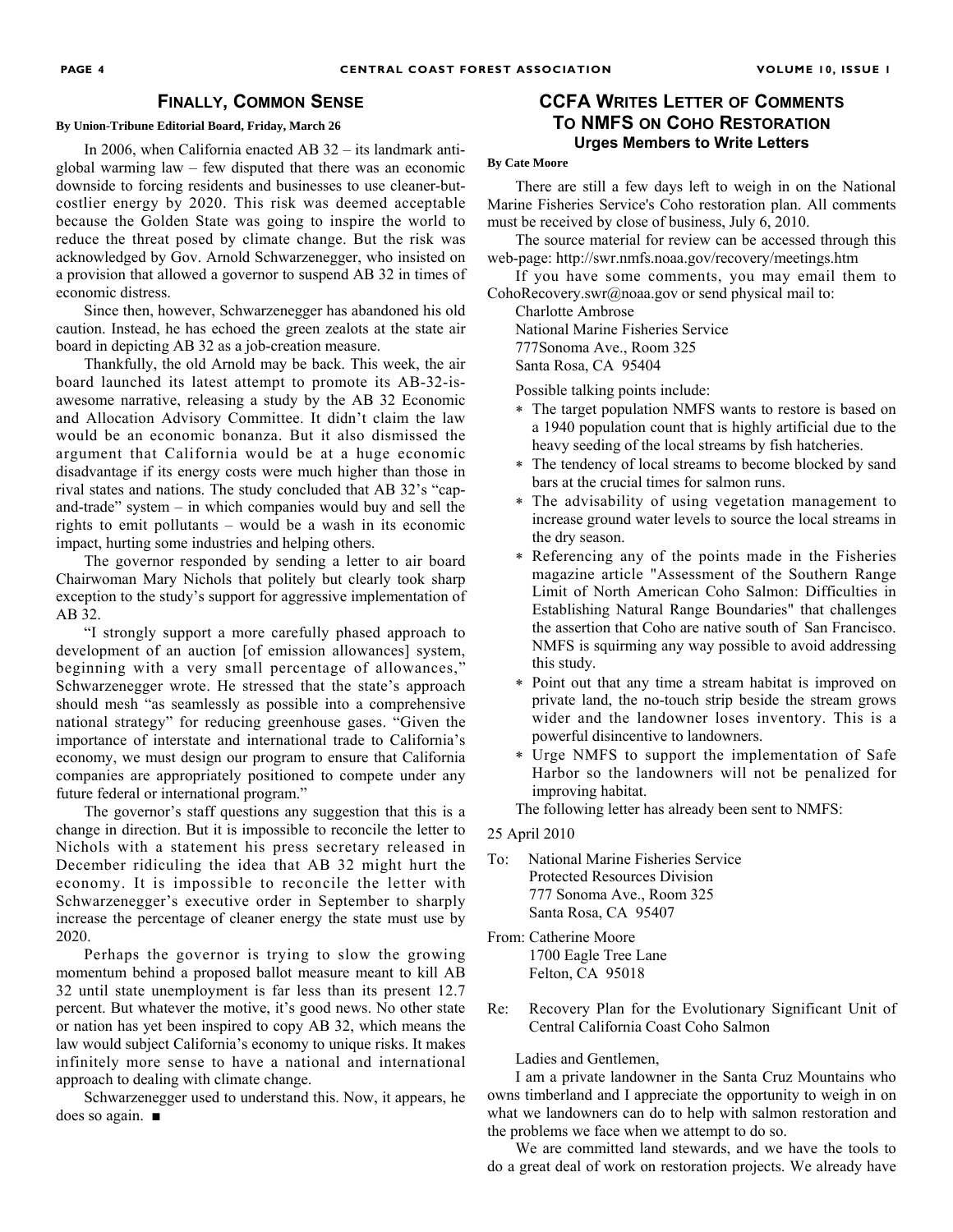to manage erosion, deal with invasive species, plant desired species, and reduce overstocking for fire protection and forest health. Many of us therefore have heavy equipment available and the skills to use it. We are accustomed to doing the sweaty work that real restoration requires; we are already doing it in other venues.

Research suggests that salmon-bearing streams need several features: deep, cool pools, gravel beds, places where the water gets aerated. A stream and its banks need to provide habitat for not merely the salmon, but also its food. May I suggest it may be a great deal more effective to get into those streams and aggressively terra-form sections of them to create ideal habitat rather than let nature have its undirected way?

It can be done. I have seen a beautiful example of a resurrected stream. This stream was considered to be entirely devoid of fish when the landowner began his project. He did not stock the stream, the fish (rainbow trout in this instance) moved in of their own volition. He built all of the features in the aforementioned list and he actively maintains them. Every year, after the winter floods, he takes his backhoe and cleans out his pools and puts the gravel back in place in its riffles. The fish just move to another part of the stream while he's working, then return when he's done. Remember, this is all man-made.

We were very excited the first time we saw this project and asked our local CDF&G representative for literature about what it would take to do something similar on our land. We were told that disturbing the streambed in any way would get us into a heap of legal trouble. The whole idea of terra-forming to improve habitat was unthinkable and there is no permit structure in place for this level of work. The entire philosophy of wildland management in this state will need to change before anyone can build structures like this.

In addition, the existing regulations serve to penalize those who actually do succeed in improving their habitat. According to the newly enacted ASP (Anadromous Salmonid Protection) rules, if a landowner improves the habitat on a stream so that it upgrades a class, the no-touch zone around the stream grows larger. Most of the best inventory in a forest grows along the stream banks. Trees need water and they grow best near steady water sources. Therefore, it makes absolutely no business sense for a forest landowner to choose to improve salmonid habitat; he loses too much.

Many of us have small to mid-sized properties ranging from just a few acres to up to 300 acres. These lands are too small to employ the economies of scale that the larger owners can afford. The money to manage our lands comes from the lands themselves, and whenever a portion of our land is taken out of production, it can be enough to break our capability to maintain it. Currently, a Timber Harvest Permit costs a landowner around \$30,000 and can take over a year to process. Multiple state agencies all weigh in on the process, and they often have conflicting goals and overlapping jurisdictions. What one agency may view as an worthy goal, another may view as a violation. We must juggle all of these entangled wish lists just to get permission to manage our lands and keep them healthy.

If you expect any landowner to be willing to help build salmonid habitat, he must have protection from losing his inventory and management options. At a minimum, we need a Safe Harbor agreement that all agencies involved in wildland management will honor, with attached penalties to an agency if it undermines the agreement. Streamlined permit processing, and minimal reporting requirements will also help. We will be much more effective working in the woods than filling out forms or writing reports. Instead of punishing landowners, we suggest you develop incentives. The incentives we find most attractive are those that reduce our costs and our regulatory restrictions, and so create a reasonable opportunity to profitably manage our lands.

Environmental management agencies operate under the extraordinary precept that all human actions are inherently destructive, and their mandate is to inhibit the destruction by all means possible. To unleash the creative powers of the landowners, we need to recognize that much of what man creates is good and we can help shortcut the process of creating a balanced and functional ecosystem. The National Marine Fisheries Service is well positioned to implement this concept with their salmon restoration project.

Yours truly, Catherine Moore

# **Silly Rule #1 Columbus Day**

The CCFA board recognizes the application of some very silly rules pertaining to the Forest Industry. One of our board members has drafted a letter to the appropriate government agency to this effect:

**The Central Coast Forest Association [CCFA] petitions the Board of Forestry and Fire Protection, as allowed by government code 11340.6, for changes to sections 925.10, 926.9, 926.10, 927.5, 928.5, 928.6, 945.4, and 965.4 of the Forest Practice Rules under the authority granted to the Board in Chapter 0310.1A to Determine, establish, and maintain an adequate forest policy for the State.**

**The requested rule changes are underlined.**

#### **925.10 Hours of Work [Santa Clara County]**

Within 300 ft. of any occupied dwelling, the operation of power equipment except licensed highway vehicles, shall be restricted to the hours between 7:00 a.m. and 7:00 p.m., and shall be prohibited on Saturdays, Sundays and nationally designated legal holidays **except Columbus Day.**

#### **926.9 Hours of Work [Santa Cruz County]**

 Except as provided in paragraph (b), the operation of chain saws and other power-driven equipment shall be restricted to the hours between 7:00 a.m. and 7:00 p.m., and shall be prohibited on Saturdays, Sundays, and nationally designated legal holidays **except Columbus Day.**

#### **926.10 Log Hauling [Santa Cruz County]**

 Log hauling on public roads is not permitted on Saturdays, Sundays, or on those days which are nationally designated legal holidays **except Columbus Day.**

#### **927.5 Log Hauling [Marin County]**

 Log hauling on public roads is not permitted on Saturdays, Sundays, or on those days which are nationally designated holidays **except Columbus Day.**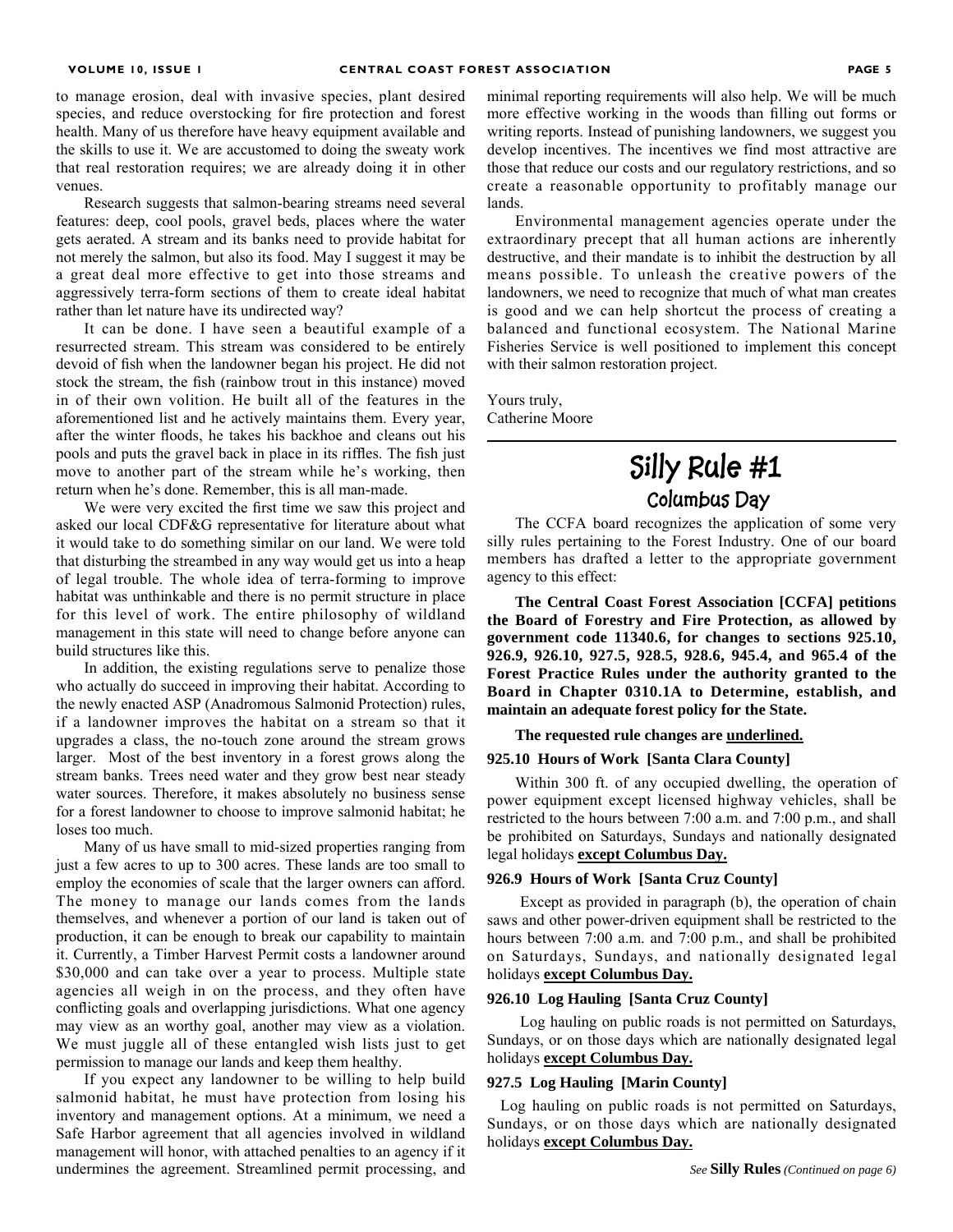**Silly Rules** *(Continued from page 5)* 

#### **928.5 Hours of Work [San Mateo County]**

Within 300 ft. of any occupied dwelling, the operation of power equipment, including chain saws, except licensed highway vehicles, shall be restricted to the hours between 7:00 a.m. and 7:00 p.m., and shall be prohibited on Saturdays, Sundays and nationally designated legal holidays **except Columbus Day.**

#### **928.6 Log Hauling [San Mateo County]**

 Log hauling on public roads is not permitted on Saturdays, Sundays, or on those days which are nationally designated legal holidays **except Columbus Day.**

### **945.4 Hours of Operation [Lake County]**

 Within 300 feet of any occupied dwelling, the operation of power equipment, including chain saws, except licensed highway vehicles, shall be restricted to the hours between 7:00 a.m. and 7:00 p.m. and shall be prohibited on Saturdays, Sundays and nationally designated holidays **except Columbus Day.**

#### **965.4 Log Hauling [Monterey County]**

 Log hauling on public roads is not permitted on Saturdays, Sundays, or on those days which are nationally designated legal holidays **except Columbus Day.**

Columbus Day falls on October 11, less than a week before the October 15 shutdown date for dry season timber activities. Active timber operations are in high gear as they try to close out their projects for the year and prepare the land for the winter rains. They can ill afford to lose a day at this critical time, when early rains might cause damage that could otherwise be avoided. LTO's routinely request exemptions from the rule for this holiday and CAL-FIRE routinely grants it. This proposed change merely codifies existing practices and cuts out the unnecessary bureaucracy and cost of processing the exemptions.

We foresee no inconvenience to the public in approving this change. School districts do not close for Columbus Day and businesses throughout the state treat it as a normal workday. This change merely allows forest workers to continue work like every other business in the state.

This change would allow more time to get environmental protections in place before legally mandated deadlines and provide a small regulatory relief to forest workers and landowners.

Sincerely,

#### **Central Coast Forest Association**

# **REMEMBER**

 **- JUNE 26TH -** 

Save the date for the **CCFA Annual Meeting and Barbecue**, to be held at Harvey West Park in Santa Cruz. Our speaker will be Rich Sampson, Cal Fire, Division Chief/Forester II, Resource Management and Fire Prevention, who will present "Fire Safety for the Forest Landowner."

CCFA will provide meat, beans, beverages, and table service. Members please bring salads, side dishes, or desserts.

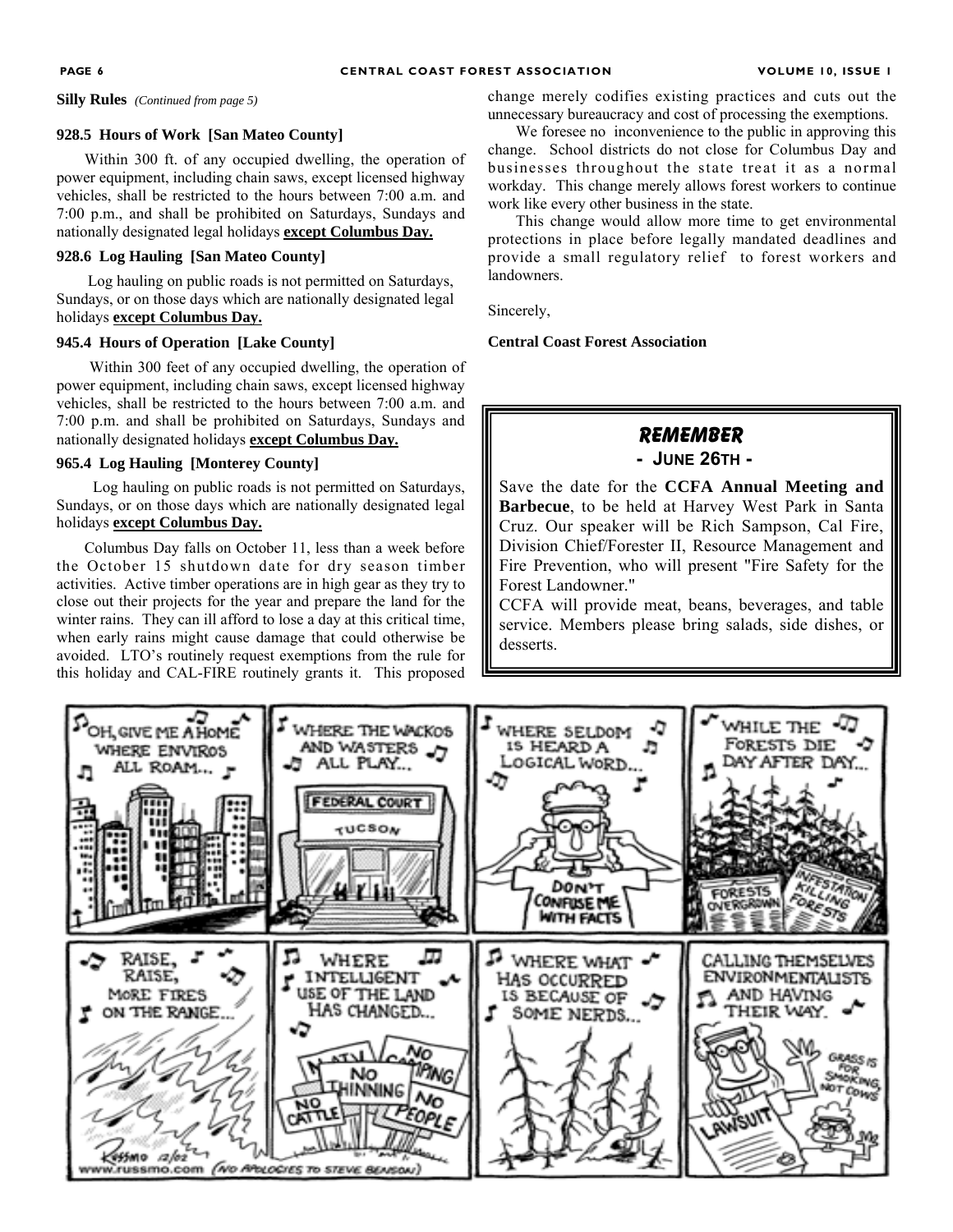